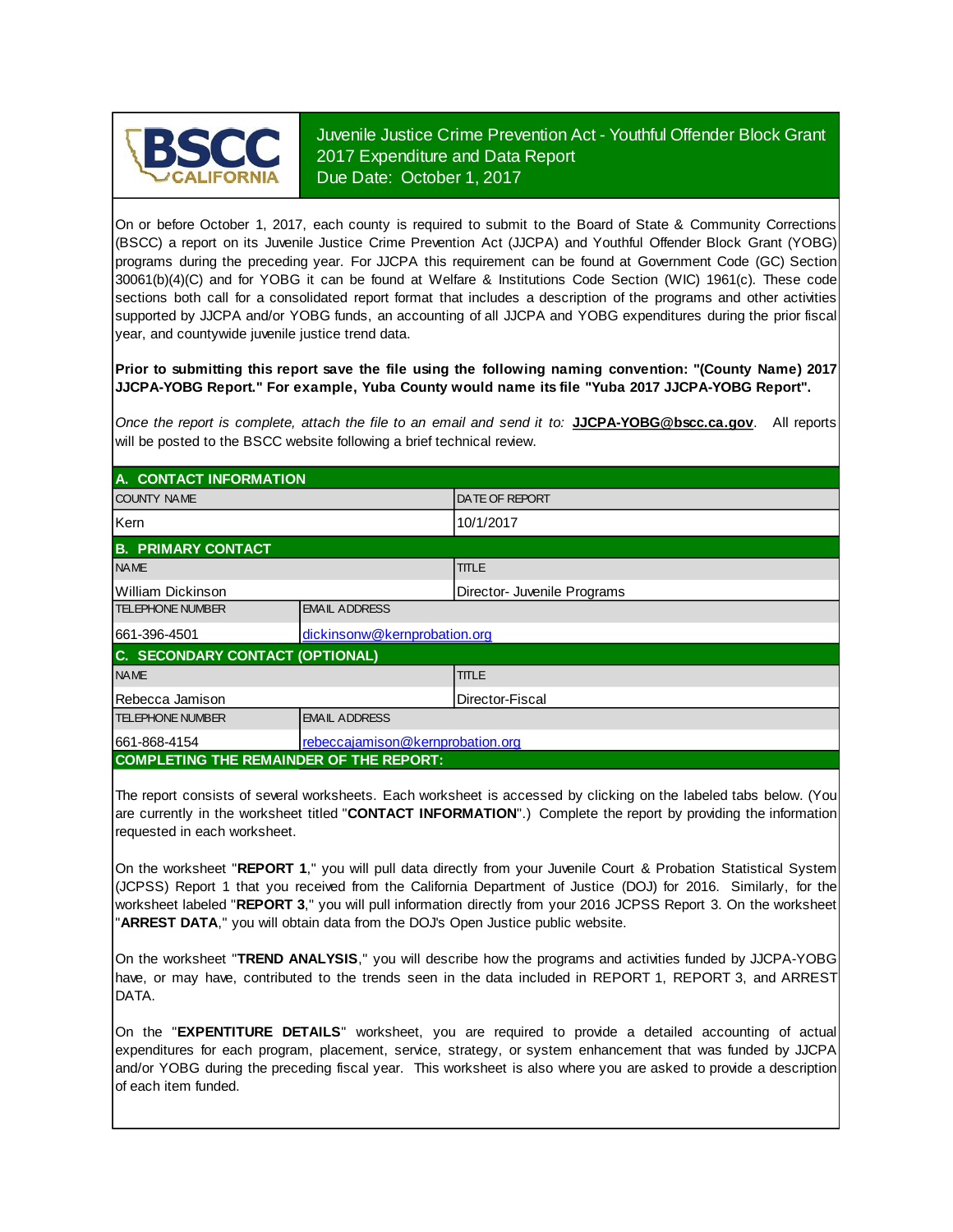### **COUNTYWIDE JUVENILE JUSTICE DATA for:** *Kern*

*In the blank boxes below, enter the data from your Report 1 received from DOJ as titled below:*

**Referrals of Juveniles to Probation Departments for Delinquent Acts, January 1 - December 31, 2016 Age by Referral Type, Gender, Race/Ethnic Group, Referral Source, Detention, Prosecutor Action, and Probation Department Disposition**

**Report 1**

#### **Probation Department Disposition**

| <b>Informal Probation</b> |       |
|---------------------------|-------|
| <b>Diversions</b>         | 433   |
| <b>Petitions Filed</b>    | 1.201 |

#### **Gender (OPTIONAL)**

| Male         | 2,460 |
|--------------|-------|
| Female       | 890   |
| <b>TOTAL</b> | 3,350 |

#### **Race/Ethnic Group (OPTIONAL)**

| <b>Hispanic</b>         | 1,813          |
|-------------------------|----------------|
| White                   | 878            |
| <b>Black</b>            | 486            |
| Asian                   | 13             |
| <b>Pacific Islander</b> | $\overline{2}$ |
| Indian                  |                |
| <b>Unknown</b>          | 151            |
| <b>TOTAL</b>            | 3,350          |

**Please use this space to explain any exceptions and/or anomalies in the data reported above:**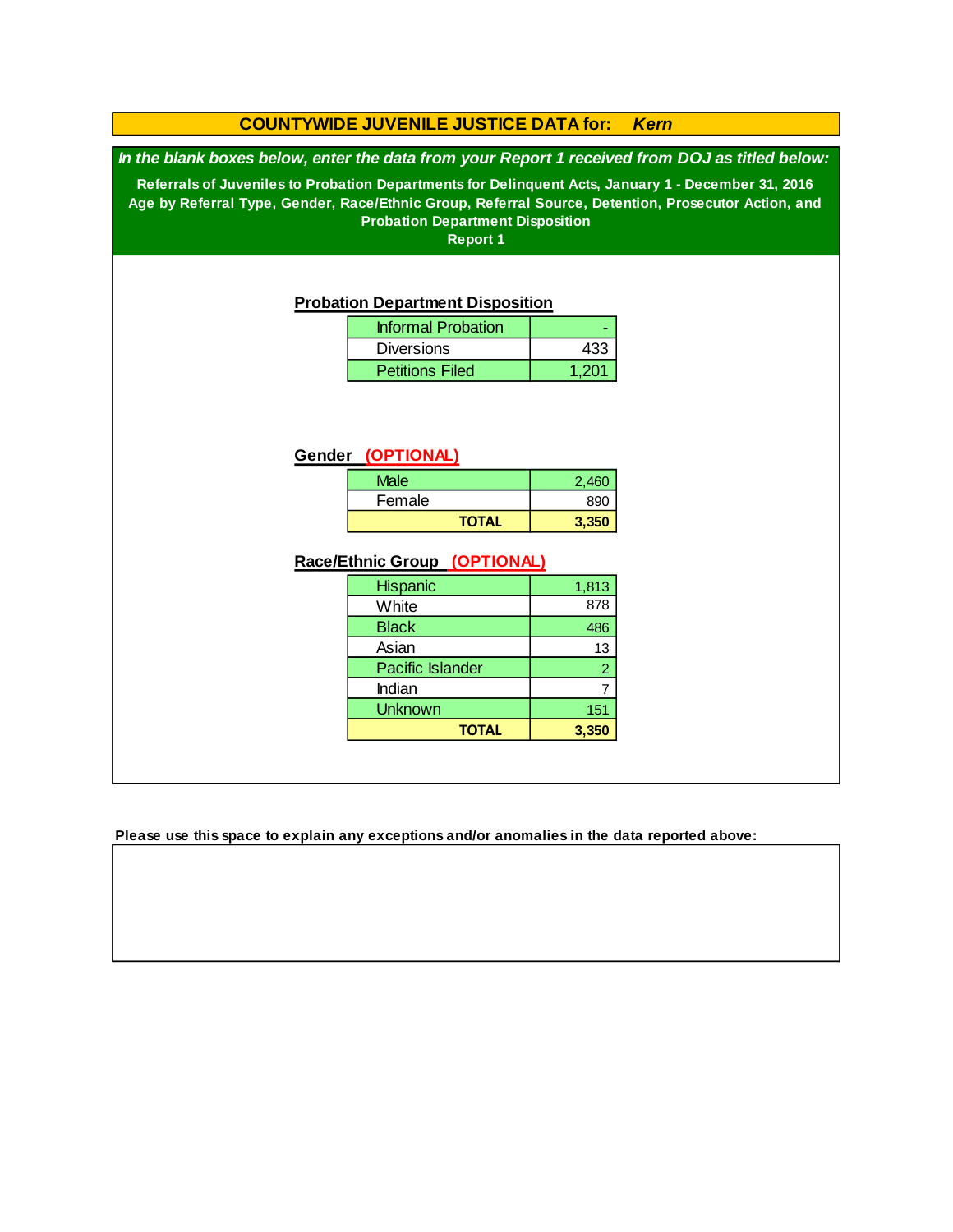| <b>COUNTYWIDE JUVENILE JUSTICE DATA for:</b><br><b>Kern</b> |                                                                                                                                                                                                                                                                                                                                                 |              |                |  |  |
|-------------------------------------------------------------|-------------------------------------------------------------------------------------------------------------------------------------------------------------------------------------------------------------------------------------------------------------------------------------------------------------------------------------------------|--------------|----------------|--|--|
|                                                             | In the blank boxes below, enter the data from your Report 3 received from DOJ as titled below:<br>Juvenile Court Dispositions Resulting From Petitions for Delinquesnt Acts, January 1 - December 31, 2016<br>Age by Petition Type, Sex, Race/Ethnic Group, Defense Representation, Court Disposition and Wardship Placement<br><b>Report 3</b> |              |                |  |  |
| <b>Petition Type</b>                                        |                                                                                                                                                                                                                                                                                                                                                 |              |                |  |  |
|                                                             | <b>New</b>                                                                                                                                                                                                                                                                                                                                      |              | 824            |  |  |
|                                                             | Subsequent                                                                                                                                                                                                                                                                                                                                      |              | 377            |  |  |
|                                                             |                                                                                                                                                                                                                                                                                                                                                 | <b>TOTAL</b> | 1,201          |  |  |
| <b>Court Disposition</b>                                    |                                                                                                                                                                                                                                                                                                                                                 |              |                |  |  |
|                                                             | <b>Informal Probation</b>                                                                                                                                                                                                                                                                                                                       |              |                |  |  |
|                                                             | Non-Ward Probation                                                                                                                                                                                                                                                                                                                              |              | 15             |  |  |
|                                                             | <b>Wardship Probation</b>                                                                                                                                                                                                                                                                                                                       |              | 783            |  |  |
|                                                             | <b>Diversion</b>                                                                                                                                                                                                                                                                                                                                |              | 1              |  |  |
|                                                             | Deferred Entry of Judgement                                                                                                                                                                                                                                                                                                                     |              | 37             |  |  |
|                                                             | <b>Wardship Placements</b>                                                                                                                                                                                                                                                                                                                      |              |                |  |  |
|                                                             | <b>Own/Relative's Home</b>                                                                                                                                                                                                                                                                                                                      |              | 282            |  |  |
|                                                             | Non-Secure County Facility                                                                                                                                                                                                                                                                                                                      |              | 160            |  |  |
|                                                             | <b>Secure County Facility</b>                                                                                                                                                                                                                                                                                                                   |              | 271            |  |  |
|                                                             | Other Public Facility                                                                                                                                                                                                                                                                                                                           |              | 1              |  |  |
|                                                             | <b>Other Private Facillity</b>                                                                                                                                                                                                                                                                                                                  |              | 67             |  |  |
|                                                             | Other                                                                                                                                                                                                                                                                                                                                           |              |                |  |  |
|                                                             | California Youth Authority*                                                                                                                                                                                                                                                                                                                     |              | $\overline{c}$ |  |  |
|                                                             |                                                                                                                                                                                                                                                                                                                                                 | <b>TOTAL</b> | 783            |  |  |
|                                                             | <b>Subsequent Actions</b>                                                                                                                                                                                                                                                                                                                       |              |                |  |  |
|                                                             | <b>Technical Violations</b>                                                                                                                                                                                                                                                                                                                     |              |                |  |  |
|                                                             | Sex (OPTIONAL)                                                                                                                                                                                                                                                                                                                                  |              |                |  |  |
|                                                             |                                                                                                                                                                                                                                                                                                                                                 |              |                |  |  |
|                                                             | Male<br>Female                                                                                                                                                                                                                                                                                                                                  |              | 961<br>240     |  |  |
|                                                             |                                                                                                                                                                                                                                                                                                                                                 |              |                |  |  |
| <b>TOTAL</b><br>1,201                                       |                                                                                                                                                                                                                                                                                                                                                 |              |                |  |  |
| Race/Ethnic Group (OPTIONAL)                                |                                                                                                                                                                                                                                                                                                                                                 |              |                |  |  |
|                                                             | Hispanic                                                                                                                                                                                                                                                                                                                                        |              | 676            |  |  |
|                                                             | White                                                                                                                                                                                                                                                                                                                                           |              | 283            |  |  |
|                                                             | <b>Black</b>                                                                                                                                                                                                                                                                                                                                    |              | 224            |  |  |
|                                                             | Asian                                                                                                                                                                                                                                                                                                                                           |              | 1              |  |  |
|                                                             | Pacific Islander                                                                                                                                                                                                                                                                                                                                |              | 1              |  |  |
|                                                             | Indian                                                                                                                                                                                                                                                                                                                                          |              | 4              |  |  |
|                                                             | <b>Unknown</b>                                                                                                                                                                                                                                                                                                                                  |              | 12             |  |  |
|                                                             |                                                                                                                                                                                                                                                                                                                                                 | <b>TOTAL</b> | 1,201          |  |  |

**Please use this space to explain any exceptions and/or anomalies in the data reported above:** 

\* The JCPSS reports show "California Youth Authority," however it is now called the "Division of Juvenile Justice."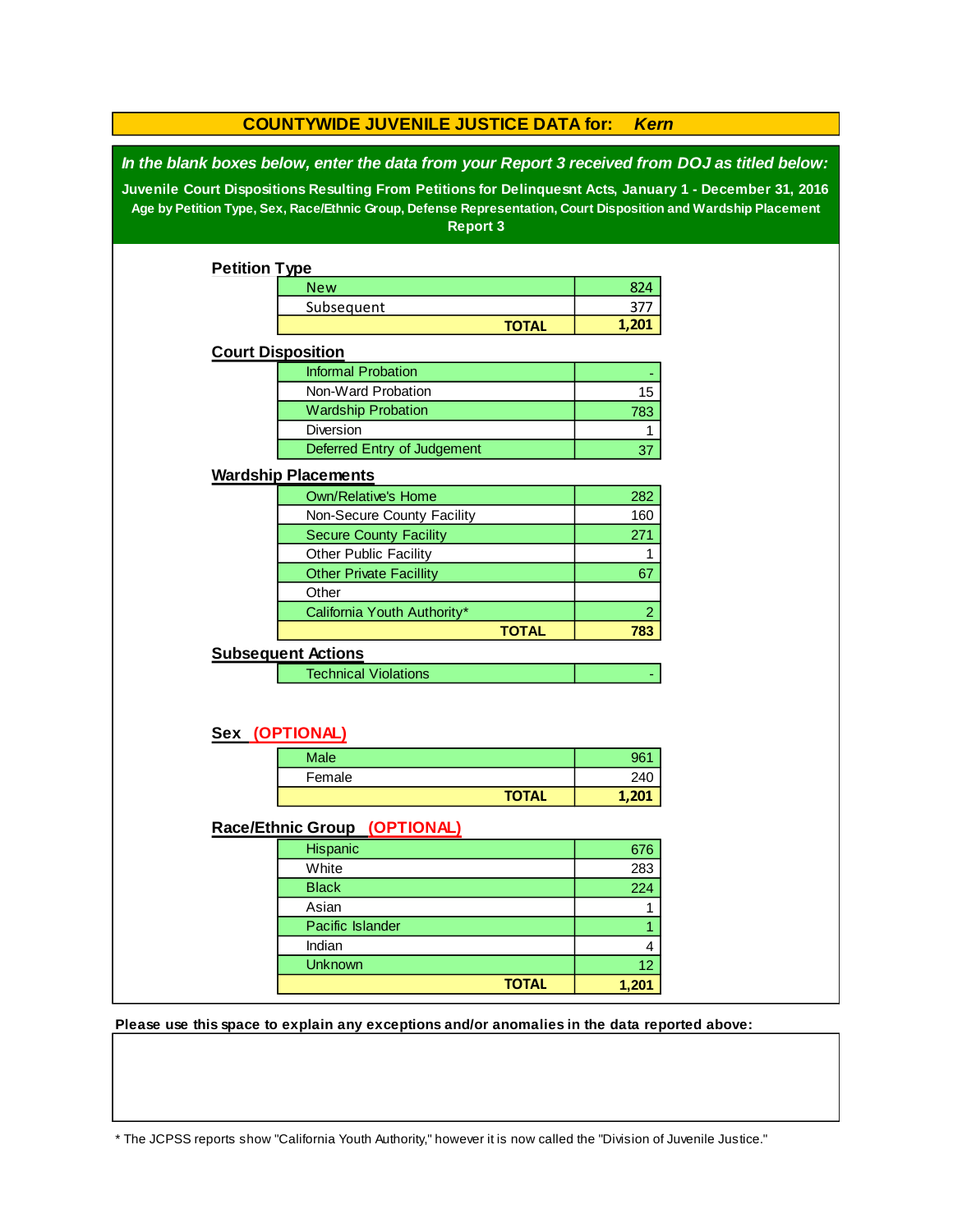| In the blank boxes below, enter your juvenile arrest data from last year.<br>Arrest data by county can be found at:<br>https://openjustice.doj.ca.gov/crime-statistics/arrests<br><b>Arrests</b><br><b>Felony Arrests</b><br>476<br><b>Misdemeanor Arrests</b><br>1,021<br>546<br><b>Status Arrests</b><br>2,043<br><b>TOTAL</b><br>Gender (OPTIONAL)<br><b>Male</b><br>1,391<br>Female<br>652<br><b>TOTAL</b><br>2,043<br>Race/Ethnic Group (OPTIONAL)<br><b>Black</b><br>368<br>White<br>385<br><b>Hispanic</b><br>1,084<br>Other<br>206<br><b>TOTAL</b><br>2,043 |  | <b>COUNTYWIDE JUVENILE JUSTICE DATA for:</b> | <b>Kern</b> |  |  |
|---------------------------------------------------------------------------------------------------------------------------------------------------------------------------------------------------------------------------------------------------------------------------------------------------------------------------------------------------------------------------------------------------------------------------------------------------------------------------------------------------------------------------------------------------------------------|--|----------------------------------------------|-------------|--|--|
|                                                                                                                                                                                                                                                                                                                                                                                                                                                                                                                                                                     |  |                                              |             |  |  |
|                                                                                                                                                                                                                                                                                                                                                                                                                                                                                                                                                                     |  |                                              |             |  |  |
|                                                                                                                                                                                                                                                                                                                                                                                                                                                                                                                                                                     |  |                                              |             |  |  |
|                                                                                                                                                                                                                                                                                                                                                                                                                                                                                                                                                                     |  |                                              |             |  |  |
|                                                                                                                                                                                                                                                                                                                                                                                                                                                                                                                                                                     |  |                                              |             |  |  |
|                                                                                                                                                                                                                                                                                                                                                                                                                                                                                                                                                                     |  |                                              |             |  |  |
|                                                                                                                                                                                                                                                                                                                                                                                                                                                                                                                                                                     |  |                                              |             |  |  |
|                                                                                                                                                                                                                                                                                                                                                                                                                                                                                                                                                                     |  |                                              |             |  |  |
|                                                                                                                                                                                                                                                                                                                                                                                                                                                                                                                                                                     |  |                                              |             |  |  |
|                                                                                                                                                                                                                                                                                                                                                                                                                                                                                                                                                                     |  |                                              |             |  |  |
|                                                                                                                                                                                                                                                                                                                                                                                                                                                                                                                                                                     |  |                                              |             |  |  |
|                                                                                                                                                                                                                                                                                                                                                                                                                                                                                                                                                                     |  |                                              |             |  |  |
|                                                                                                                                                                                                                                                                                                                                                                                                                                                                                                                                                                     |  |                                              |             |  |  |
|                                                                                                                                                                                                                                                                                                                                                                                                                                                                                                                                                                     |  |                                              |             |  |  |
|                                                                                                                                                                                                                                                                                                                                                                                                                                                                                                                                                                     |  |                                              |             |  |  |
|                                                                                                                                                                                                                                                                                                                                                                                                                                                                                                                                                                     |  |                                              |             |  |  |

**Please use this space to explain any exceptions and/or anomalies in the data reported above:**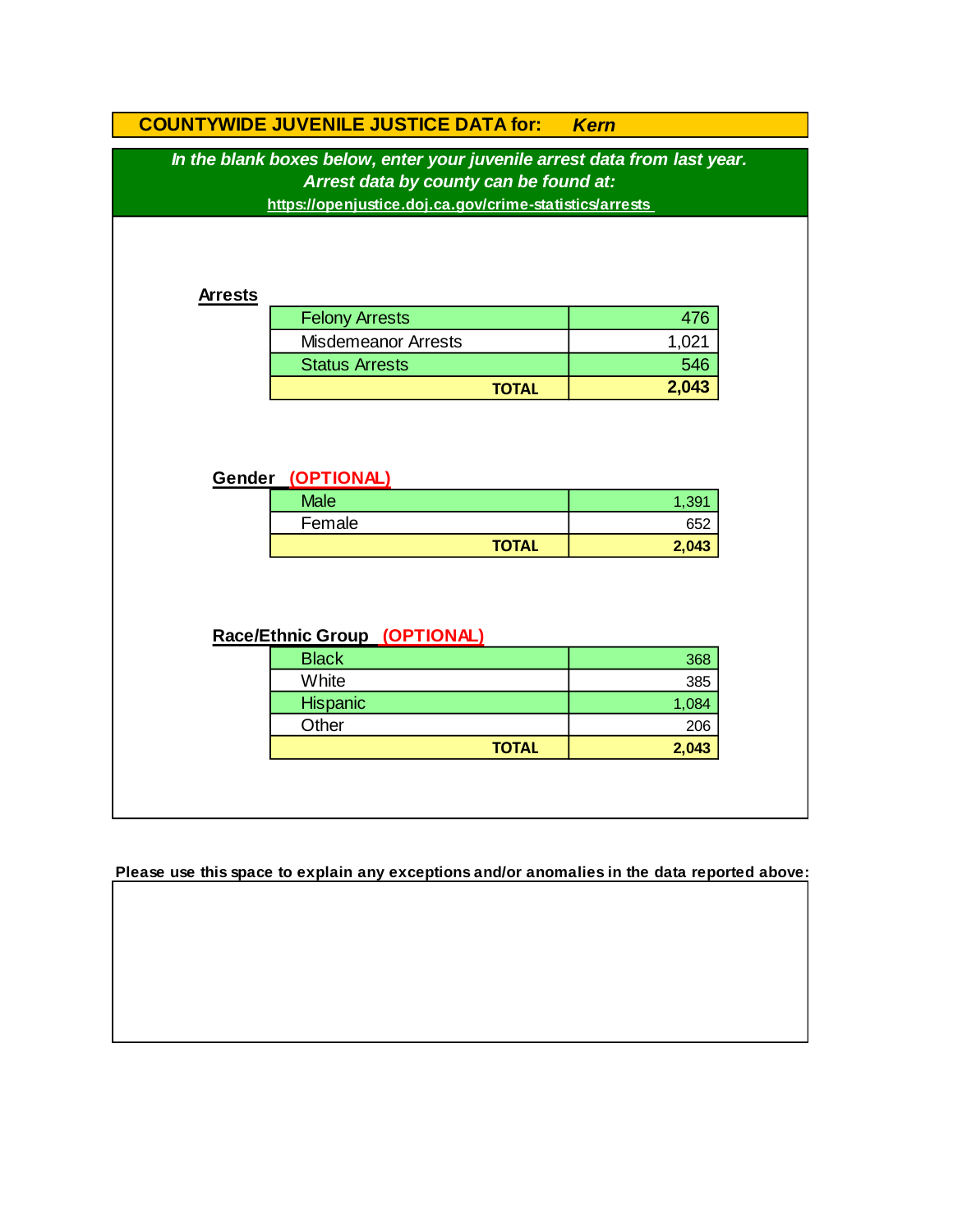# **ANALYSIS OF COUNTYWIDE TREND DATA for:** *Kern*

### **Government Code Section 30061(b)(4)(C)(iv) & WIC Section 1961(c)(3)**

Provide <sup>a</sup> summary description or analysis, based on available information, of how the programs, placements, services, strategies or system enhancements funded by JJCPA-YOBG have, or may have, contributed to, or influenced, the juvenile justice data trends identified in this report.

The Kern County Probation Department provides a continuum of services for minors who enter the Juvenile Justice System. The department continues to provide services to non-707(b) offenders assessed as high or moderate risk to reoffend. Our department's approach to providing services to youthful offenders remains focused on the principles of effective intervention: risk, needs, treatment and fidelity. Upon being placed on probation, every youth is assessed using the Positive Achievement Change Tool (PACT) instrument to determine his/her risk level and also their top criminogenic needs. As a result, dispositional options to address the youth's most critical needs are recommended to the Court. Case planning based on the results of the PACT assessment drives the treatment plan. Youth committed to one of our in-custody treatment facilities are provided with evidence-based programming and treatment with the goal of providing a higher dosage of treatment hours to the youth with the highest probability to reoffend. A pre-release meeting is held with the minor and his/her parent(s), along with multidisciplinary team members who work together to determine a community re-entry plan that is best suited to facilitate a successful transition. The population of juvenile offenders in the JJCPA programs are also the majority of offenders who receive services provided in the YOBG funded programs. The coordination between the two plans occurs in that the YOBG services focus on assessing and treating the minor while in-custody or in a specialized educational program and the JJCPA funded programs focus on the same offender when out of custody.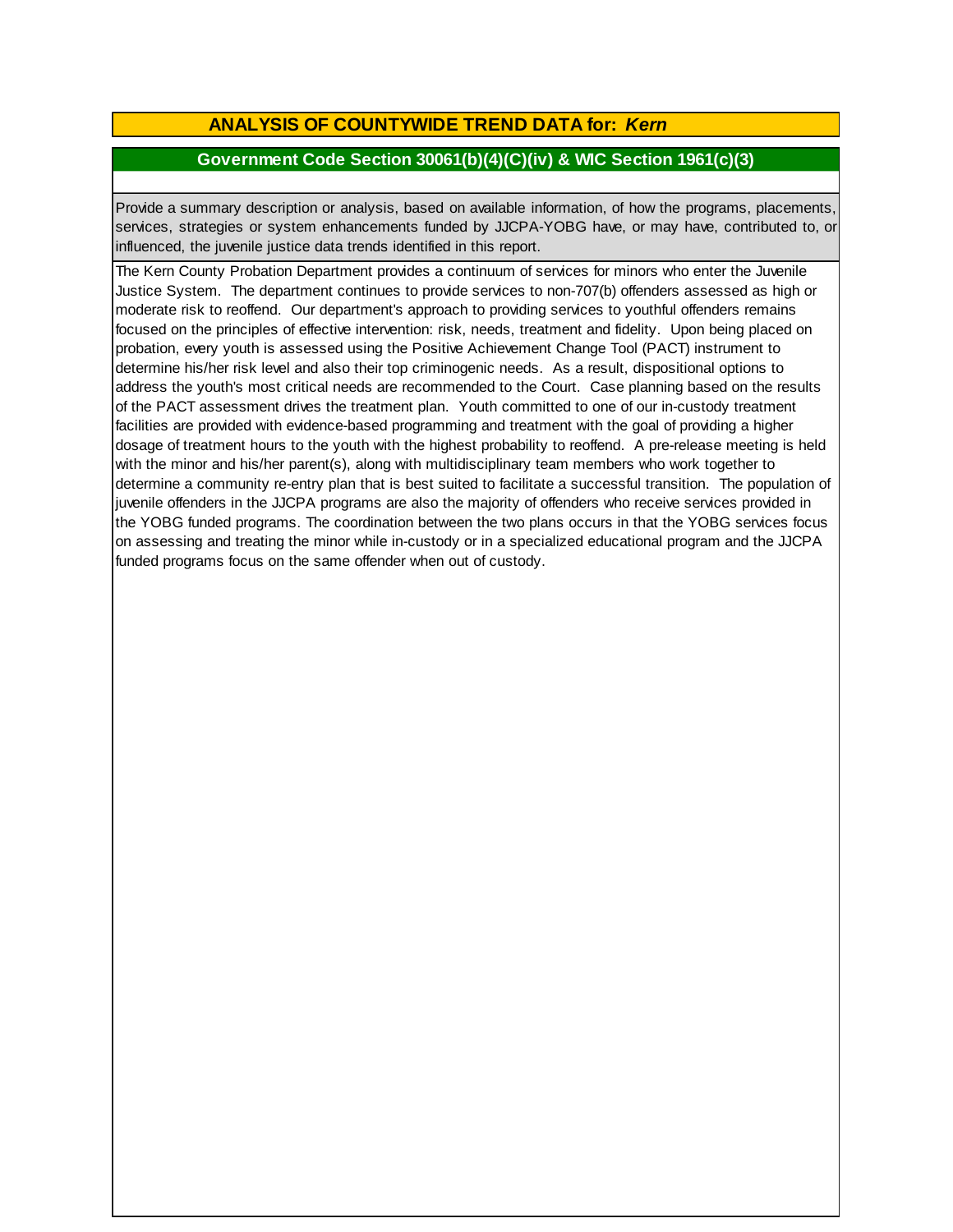Use the template(s) below to report the programs, placements, services, strategies, and/or system enhancements you funded in the preceding fiscal year. Use <sup>a</sup> separate template for each program, placement, service, strategy, or system enhancement that was supported with JJCPA and/or YOBG funds. If you need more templates than provided, copy and paste additional templates below the last Accounting of Expenditures template.

Start by indicating the name of the first program, placement, service, strategy, or system enhancement that was funded with JJCPA and/or YOBG funds last year. Next indicate the expenditure category using the drop down list provided in the Expenditure Category portion on each of the templates.

|                    | Code | <b>Expenditure Category</b>             | Code           | <b>Expenditure Category</b>                   |
|--------------------|------|-----------------------------------------|----------------|-----------------------------------------------|
| <b>Placements</b>  | 1    | Juvenile Hall                           | 5              | <b>Private Residential Care</b>               |
|                    | 2    | Ranch                                   | 6              | Home on Probation                             |
|                    | 3    | Camp                                    | $\overline{7}$ | <b>Other Placement</b>                        |
|                    | 4    | Other Secure/Semi-Secure Rehab Facility |                |                                               |
|                    | Code | <b>Expenditure Category</b>             | Code           | <b>Expenditure Category</b>                   |
| <b>Direct</b>      | 8    | Alcohol and Drug Treatment              | 26             | Life/Independent Living Skills                |
| <b>Services</b>    | 9    | <b>After School Services</b>            |                | Training/Education                            |
|                    | 10   | Aggression Replacement Therapy          | 27             | Individual Mental Health Counseling           |
|                    | 11   | Anger Management Counseling/Treatment   | 28             | Mental Health Screening                       |
|                    | 12   | Development of Case Plan                | 29             | Mentoring                                     |
|                    | 13   | <b>Community Service</b>                | 30             | Monetary Incentives                           |
|                    | 14   | Day or Evening Treatment Program        | 31             | Parenting Education                           |
|                    | 15   | Detention Assessment(s)                 | 32             | Pro-Social Skills Training                    |
|                    | 16   | <b>Electronic Monitoring</b>            | 33             | <b>Recreational Activities</b>                |
|                    | 17   | <b>Family Counseling</b>                | 34             | Re-Entry or Aftercare Services                |
|                    | 18   | <b>Functional Family Therapy</b>        | 35             | Restitution                                   |
|                    | 19   | Gang Intervention                       | 36             | Restorative Justice                           |
|                    | 20   | Gender Specific Programming for Girls   | 37             | Risk and/or Needs Assessment                  |
|                    | 21   | Gender Specific Programming for Boys    | 38             | <b>Special Education Services</b>             |
|                    | 22   | <b>Group Counseling</b>                 | 39             | <b>Substance Abuse Screening</b>              |
|                    | 23   | Intensive Probation Supervision         | 40             | <b>Transitional Living Services/Placement</b> |
|                    | 24   | Job Placement                           | 41             | Tutoring                                      |
|                    | 25   | Job Readiness Training                  | 42             | Vocational Training                           |
|                    |      |                                         | 43             | <b>Other Direct Service</b>                   |
|                    | Code | <b>Expenditure Category</b>             | Code           | <b>Expenditure Category</b>                   |
| Capacity           | 44   | Staff Training/Professional Development | 48             | <b>Contract Services</b>                      |
| Building/          | 45   | <b>Staff Salaries/Benefits</b>          | 49             | <b>Other Procurements</b>                     |
| <b>Maintenance</b> | 46   | Capital Improvements                    | 50             | Other                                         |
| <b>Activities</b>  | 47   | Equipment                               |                |                                               |

### **List of Expenditure Categories and Associated Numerical Codes**

For each program, placement, service, strategy, or system enhancement, record actual expenditure details for the preceding fiscal year. Expenditures will be categorized as coming from one or more of three funding sources - JJCPA funds, YOBG funds, and other funding sources (local, federal, other state, private, etc.). Be sure to report all JJCPA and YOBG expenditures for the preceding fiscal year irrespective of the fiscal year during which the funds were allocated. Definitions of the budget line items are provided on the next page.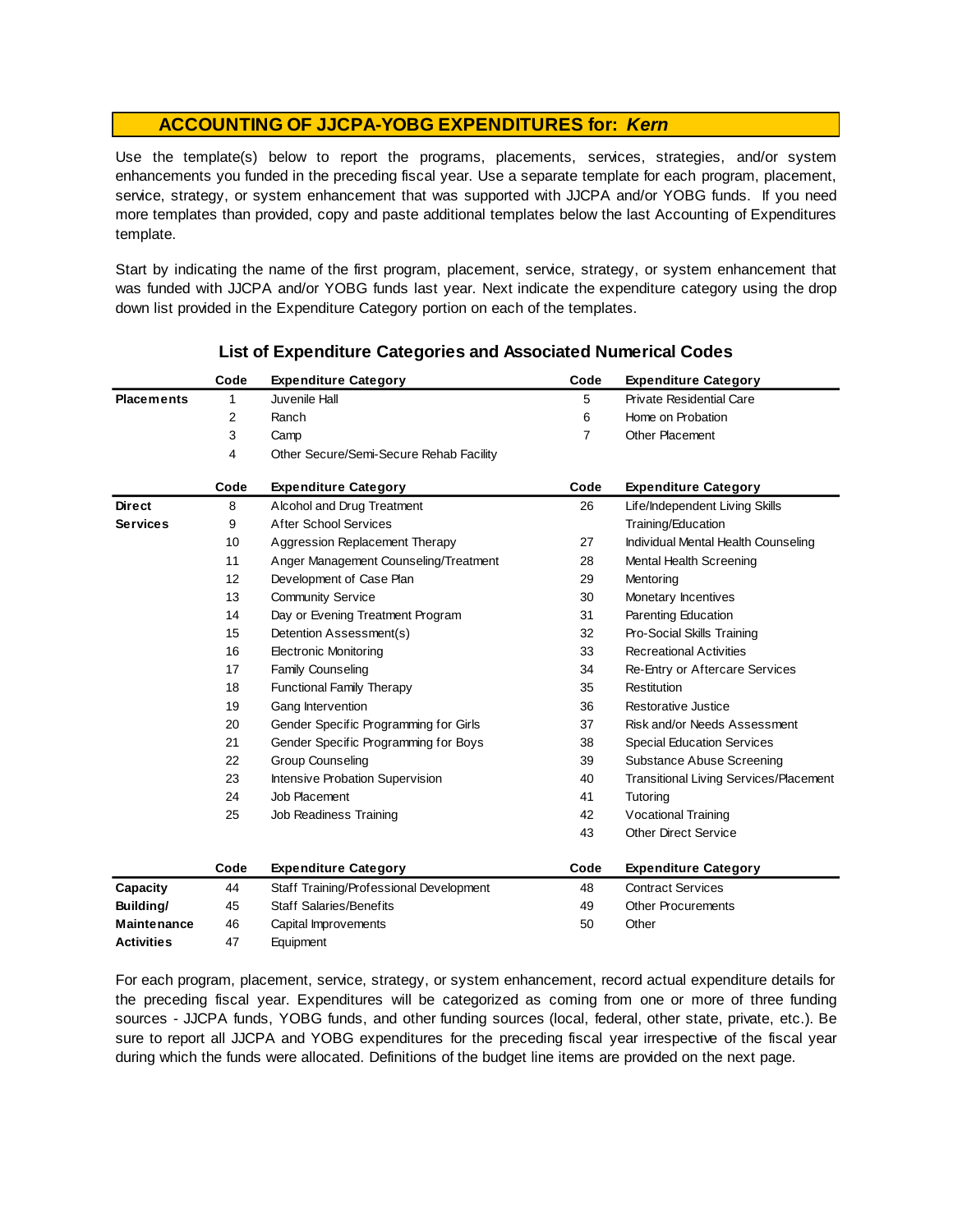**Salaries and Benefits** includes all expenditures related to paying the salaries and benefits of county probation (or other county department) employees who were directly involved in grant-related activities.

**Services and Supplies** includes expenditures for services and supplies necessary for the operation of the project (e.g., lease payments for vehicles and/or office space, office supplies) and/or services provided to participants and/or family members as part of the project's design (e.g., basic necessities such as food, clothing, transportation, and shelter/housing; and related costs).

**Professional Services** includes all services provided by individuals and agencies with whom the County contracts. The county is responsible for reimbursing every contracted individual/agency.

**Community-Based Organizations (CBO)** includes all expenditures for services received from CBO's. *NOTE* : *I f you use JJCPA and/or YOBG funds t o contract with <sup>a</sup> CBO, report that expenditure on this line item rather than on the Professional Services line item.*

**Fixed Assets/Equipment** includes items such as vehicles and equipment needed to implement and/or operate the program, placement, service, etc. (e.g., computer and other office equipment including furniture).

**Administrative Overhead** includes all costs associated with administration of the program, placement, service, strategy, and/or system enhancement being supported by JJCPA and/or YOBG funds.

Use the space below the budget detail to provide a narrative description for each program, placement, service, strategy, and/or system enhancement that was funded last year. *To do so, double click on the response box provided for this purpose.* 

Repeat this process as many times as needed to fully account for all programs, placements, services, strategies, and systems enhancements that were funded with JJCPA and/or YOBG during the last fiscal year. Keep in mind that this full report will be posted on the BSCC website in accordance with state law.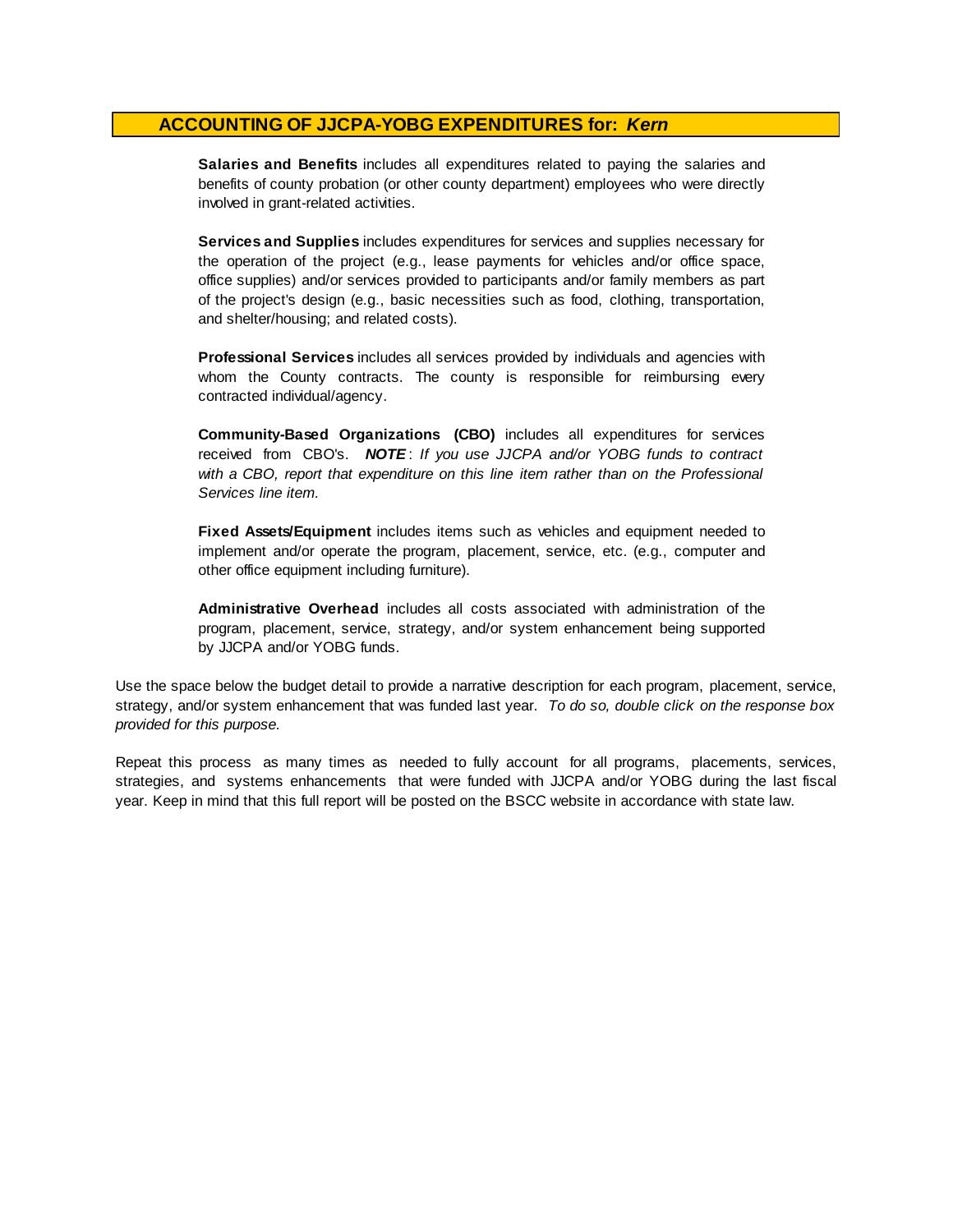| Kern Crossroads Facility<br>strategy or system enhancement:<br>Camp<br>All Other Funds<br><b>JJCPA Funds</b><br><b>YOBG Funds</b><br>(Optional)<br>\$<br>Salaries & Benefits:<br>1,600,821<br>Services & Supplies:<br><b>Professional Services:</b><br><b>Community Based Organizations:</b><br><b>Fixed Assets/Equipment:</b><br>Administrative Overhead:<br>Other Expenditures (List Below):<br><b>TOTAL: \$</b><br>\$<br>\$<br>1,600,821<br>The Kern Crossroads Facility is a secure residential institution with an operational capacity of 120 beds. It<br>was created in order to provide a local institution option for juvenile male offenders, age 14-18, in lieu of a<br>Division of Juvenile Justice (DJJ) commitment. The rehabilitative function of the Kern Crossroads Facility<br>relies on a program design that includes use of a validated risk assessment tool, evidence-based cognitive<br>evidence-based risk assessment tools, the Positive Achievement Change Tool (PACT) and the MAYSI-2<br>(Mental Health Screening). These tools identify criminogenic needs and monitor changes in behavior and<br>attitude. Other Evidence-Based Programs include: Aggression Replacement Training (ART), Thinking for a<br>Change, Strengthening Families, Stages of Change and Straight Ahead.<br>Officers who work with the youth in the program. Title 15 regulations require specific staffing ratios to ensure | 1. Program, Placement, Service, Strategy, or System Enhancement                                                                                                                                                                                                                                                                                        |  |  |  |  |  |
|----------------------------------------------------------------------------------------------------------------------------------------------------------------------------------------------------------------------------------------------------------------------------------------------------------------------------------------------------------------------------------------------------------------------------------------------------------------------------------------------------------------------------------------------------------------------------------------------------------------------------------------------------------------------------------------------------------------------------------------------------------------------------------------------------------------------------------------------------------------------------------------------------------------------------------------------------------------------------------------------------------------------------------------------------------------------------------------------------------------------------------------------------------------------------------------------------------------------------------------------------------------------------------------------------------------------------------------------------------------------------------------------------------------------------------|--------------------------------------------------------------------------------------------------------------------------------------------------------------------------------------------------------------------------------------------------------------------------------------------------------------------------------------------------------|--|--|--|--|--|
| Expenditure Category:<br>Provide a description of the program, placement, service, strategy or system enhancement that was funded<br>with JJCPA and/or YOBG funds in the preceding fiscal year. For example, you might want to include<br>information on the types of youth served, prevention services you provided, your accomplishments, any<br>barriers encountered, and what specifically JJCPA and/or YOBG funds paid for.<br>behavioral therapy, discipline, education, work experience, vocational training, athletics, physical education,<br>group living and a mental health counseling component. Wards attend school half of the day and participate<br>the safety, security and supervision of the youth are at optimum levels.                                                                                                                                                                                                                                                                                                                                                                                                                                                                                                                                                                                                                                                                                    | Name of program, placement, service,                                                                                                                                                                                                                                                                                                                   |  |  |  |  |  |
|                                                                                                                                                                                                                                                                                                                                                                                                                                                                                                                                                                                                                                                                                                                                                                                                                                                                                                                                                                                                                                                                                                                                                                                                                                                                                                                                                                                                                                  |                                                                                                                                                                                                                                                                                                                                                        |  |  |  |  |  |
|                                                                                                                                                                                                                                                                                                                                                                                                                                                                                                                                                                                                                                                                                                                                                                                                                                                                                                                                                                                                                                                                                                                                                                                                                                                                                                                                                                                                                                  |                                                                                                                                                                                                                                                                                                                                                        |  |  |  |  |  |
|                                                                                                                                                                                                                                                                                                                                                                                                                                                                                                                                                                                                                                                                                                                                                                                                                                                                                                                                                                                                                                                                                                                                                                                                                                                                                                                                                                                                                                  |                                                                                                                                                                                                                                                                                                                                                        |  |  |  |  |  |
|                                                                                                                                                                                                                                                                                                                                                                                                                                                                                                                                                                                                                                                                                                                                                                                                                                                                                                                                                                                                                                                                                                                                                                                                                                                                                                                                                                                                                                  |                                                                                                                                                                                                                                                                                                                                                        |  |  |  |  |  |
|                                                                                                                                                                                                                                                                                                                                                                                                                                                                                                                                                                                                                                                                                                                                                                                                                                                                                                                                                                                                                                                                                                                                                                                                                                                                                                                                                                                                                                  |                                                                                                                                                                                                                                                                                                                                                        |  |  |  |  |  |
|                                                                                                                                                                                                                                                                                                                                                                                                                                                                                                                                                                                                                                                                                                                                                                                                                                                                                                                                                                                                                                                                                                                                                                                                                                                                                                                                                                                                                                  |                                                                                                                                                                                                                                                                                                                                                        |  |  |  |  |  |
|                                                                                                                                                                                                                                                                                                                                                                                                                                                                                                                                                                                                                                                                                                                                                                                                                                                                                                                                                                                                                                                                                                                                                                                                                                                                                                                                                                                                                                  |                                                                                                                                                                                                                                                                                                                                                        |  |  |  |  |  |
|                                                                                                                                                                                                                                                                                                                                                                                                                                                                                                                                                                                                                                                                                                                                                                                                                                                                                                                                                                                                                                                                                                                                                                                                                                                                                                                                                                                                                                  |                                                                                                                                                                                                                                                                                                                                                        |  |  |  |  |  |
|                                                                                                                                                                                                                                                                                                                                                                                                                                                                                                                                                                                                                                                                                                                                                                                                                                                                                                                                                                                                                                                                                                                                                                                                                                                                                                                                                                                                                                  |                                                                                                                                                                                                                                                                                                                                                        |  |  |  |  |  |
|                                                                                                                                                                                                                                                                                                                                                                                                                                                                                                                                                                                                                                                                                                                                                                                                                                                                                                                                                                                                                                                                                                                                                                                                                                                                                                                                                                                                                                  |                                                                                                                                                                                                                                                                                                                                                        |  |  |  |  |  |
|                                                                                                                                                                                                                                                                                                                                                                                                                                                                                                                                                                                                                                                                                                                                                                                                                                                                                                                                                                                                                                                                                                                                                                                                                                                                                                                                                                                                                                  |                                                                                                                                                                                                                                                                                                                                                        |  |  |  |  |  |
|                                                                                                                                                                                                                                                                                                                                                                                                                                                                                                                                                                                                                                                                                                                                                                                                                                                                                                                                                                                                                                                                                                                                                                                                                                                                                                                                                                                                                                  |                                                                                                                                                                                                                                                                                                                                                        |  |  |  |  |  |
|                                                                                                                                                                                                                                                                                                                                                                                                                                                                                                                                                                                                                                                                                                                                                                                                                                                                                                                                                                                                                                                                                                                                                                                                                                                                                                                                                                                                                                  |                                                                                                                                                                                                                                                                                                                                                        |  |  |  |  |  |
|                                                                                                                                                                                                                                                                                                                                                                                                                                                                                                                                                                                                                                                                                                                                                                                                                                                                                                                                                                                                                                                                                                                                                                                                                                                                                                                                                                                                                                  |                                                                                                                                                                                                                                                                                                                                                        |  |  |  |  |  |
|                                                                                                                                                                                                                                                                                                                                                                                                                                                                                                                                                                                                                                                                                                                                                                                                                                                                                                                                                                                                                                                                                                                                                                                                                                                                                                                                                                                                                                  |                                                                                                                                                                                                                                                                                                                                                        |  |  |  |  |  |
|                                                                                                                                                                                                                                                                                                                                                                                                                                                                                                                                                                                                                                                                                                                                                                                                                                                                                                                                                                                                                                                                                                                                                                                                                                                                                                                                                                                                                                  |                                                                                                                                                                                                                                                                                                                                                        |  |  |  |  |  |
|                                                                                                                                                                                                                                                                                                                                                                                                                                                                                                                                                                                                                                                                                                                                                                                                                                                                                                                                                                                                                                                                                                                                                                                                                                                                                                                                                                                                                                  |                                                                                                                                                                                                                                                                                                                                                        |  |  |  |  |  |
|                                                                                                                                                                                                                                                                                                                                                                                                                                                                                                                                                                                                                                                                                                                                                                                                                                                                                                                                                                                                                                                                                                                                                                                                                                                                                                                                                                                                                                  |                                                                                                                                                                                                                                                                                                                                                        |  |  |  |  |  |
|                                                                                                                                                                                                                                                                                                                                                                                                                                                                                                                                                                                                                                                                                                                                                                                                                                                                                                                                                                                                                                                                                                                                                                                                                                                                                                                                                                                                                                  | in vocational/work programs and/or counseling the other half of the day. The custody portion of the program is<br>a two-tiered, 24 or 36 week program to be followed by intensive aftercare. The facility programing includes two<br>YOBG funds paid for the salaries and benefits of 3 Juvenile Corrections Officer III's and 10 Juvenile Corrections |  |  |  |  |  |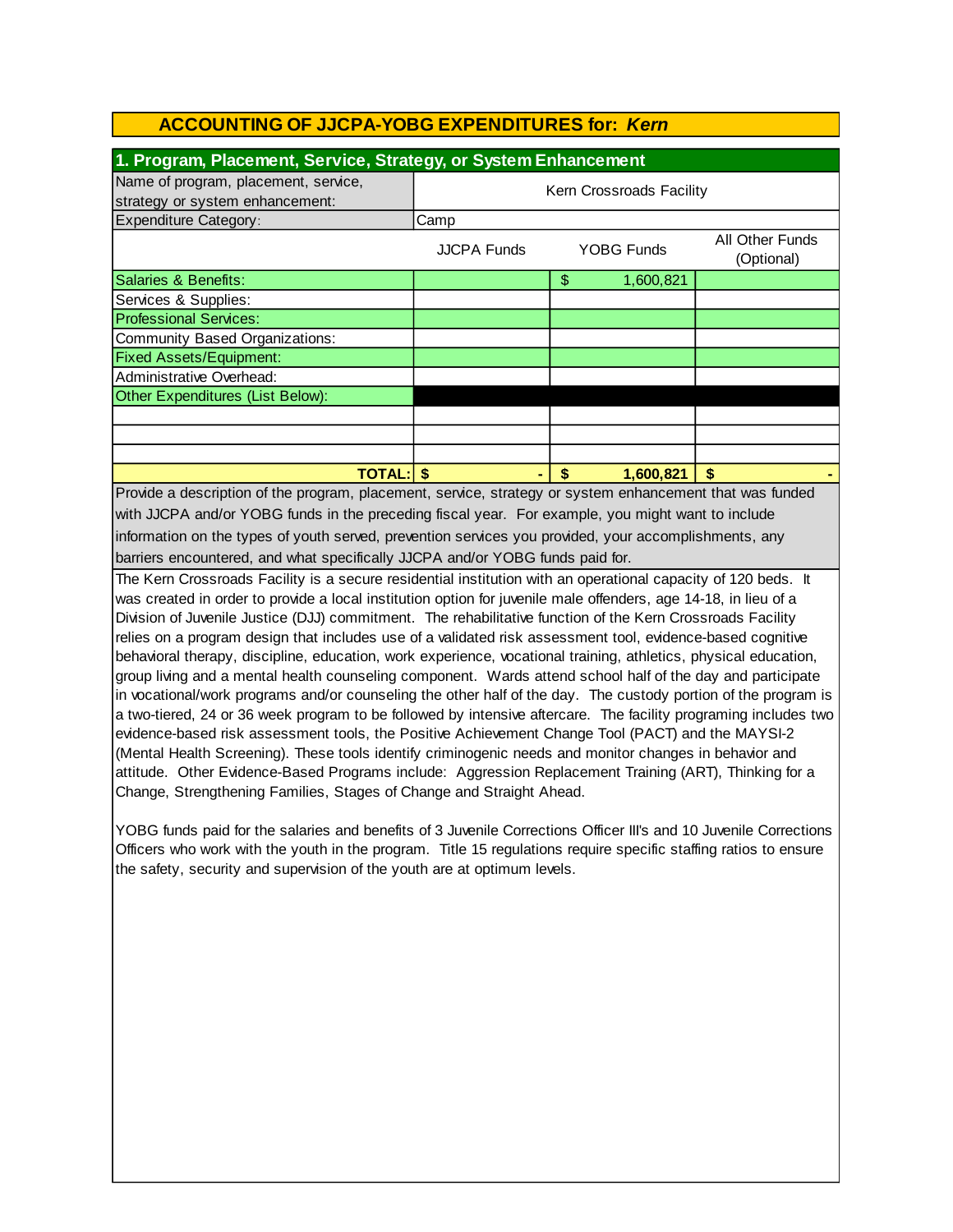| 2. Program, Placement, Service, Strategy, or System Enhancement                                          |                                              |                                         |                               |  |  |
|----------------------------------------------------------------------------------------------------------|----------------------------------------------|-----------------------------------------|-------------------------------|--|--|
| Name of program, placement, service,<br>strategy or system enhancement:                                  | <b>Furlough Treatment and Rehabilitation</b> |                                         |                               |  |  |
| Expenditure Category:                                                                                    |                                              | Other Secure/Semi-Secure Rehab Facility |                               |  |  |
|                                                                                                          | <b>JJCPA Funds</b>                           | <b>YOBG Funds</b>                       | All Other Funds<br>(Optional) |  |  |
| Salaries & Benefits:                                                                                     |                                              | \$<br>1,352,156                         |                               |  |  |
| Services & Supplies:                                                                                     |                                              |                                         |                               |  |  |
| <b>Professional Services:</b>                                                                            |                                              |                                         |                               |  |  |
| Community Based Organizations:                                                                           |                                              |                                         |                               |  |  |
| <b>Fixed Assets/Equipment:</b>                                                                           |                                              |                                         |                               |  |  |
| Administrative Overhead:                                                                                 |                                              |                                         |                               |  |  |
| Other Expenditures (List Below):                                                                         |                                              |                                         |                               |  |  |
|                                                                                                          |                                              |                                         |                               |  |  |
|                                                                                                          |                                              |                                         |                               |  |  |
|                                                                                                          |                                              |                                         |                               |  |  |
| <b>TOTAL:IS</b><br>\$<br>\$.<br>1,352,156                                                                |                                              |                                         |                               |  |  |
| Provide a description of the program, placement, service, strategy or system enhancement that was funded |                                              |                                         |                               |  |  |

barriers encountered, and what specifically JJCPA and/or YOBG funds paid for. with JJCPA and/or YOBG funds in the preceding fiscal year. For example, you might want to include information on the types of youth served, prevention services you provided, your accomplishments, any

Furlough Treatment and Rehabilitation (FTR) is a short-term, in-custody 30 bed program for male offenders who violate the terms and conditions of their furlough release from the court ordered programs: Camp Erwin Owen or Kern Crossroads Facility. Detention in custody can range from 1-30 days and is based on the nature of the youth's violation(s) and conduct in the program. The program emphasizes accountability for the youth's delinquent behavior and uses journaling, family interaction, and self assessment to assist them in their rehabilitation. The youth also recieve individual mental health sessions, substance abuse services, stress management, and life and social skills training. Upon release the youth re-enter the community and are suppervised by Probation Officers in the Aftercare Unit. The program also houses and provides orientation for youth initially entering Camp Owen or Crossroads facilities.

Funding pays for the staffing ratio reqired to supervise the youth in this program, specifically 1 Deputy Probation Officer III and 7 Juvenile Corrections Officer II positions.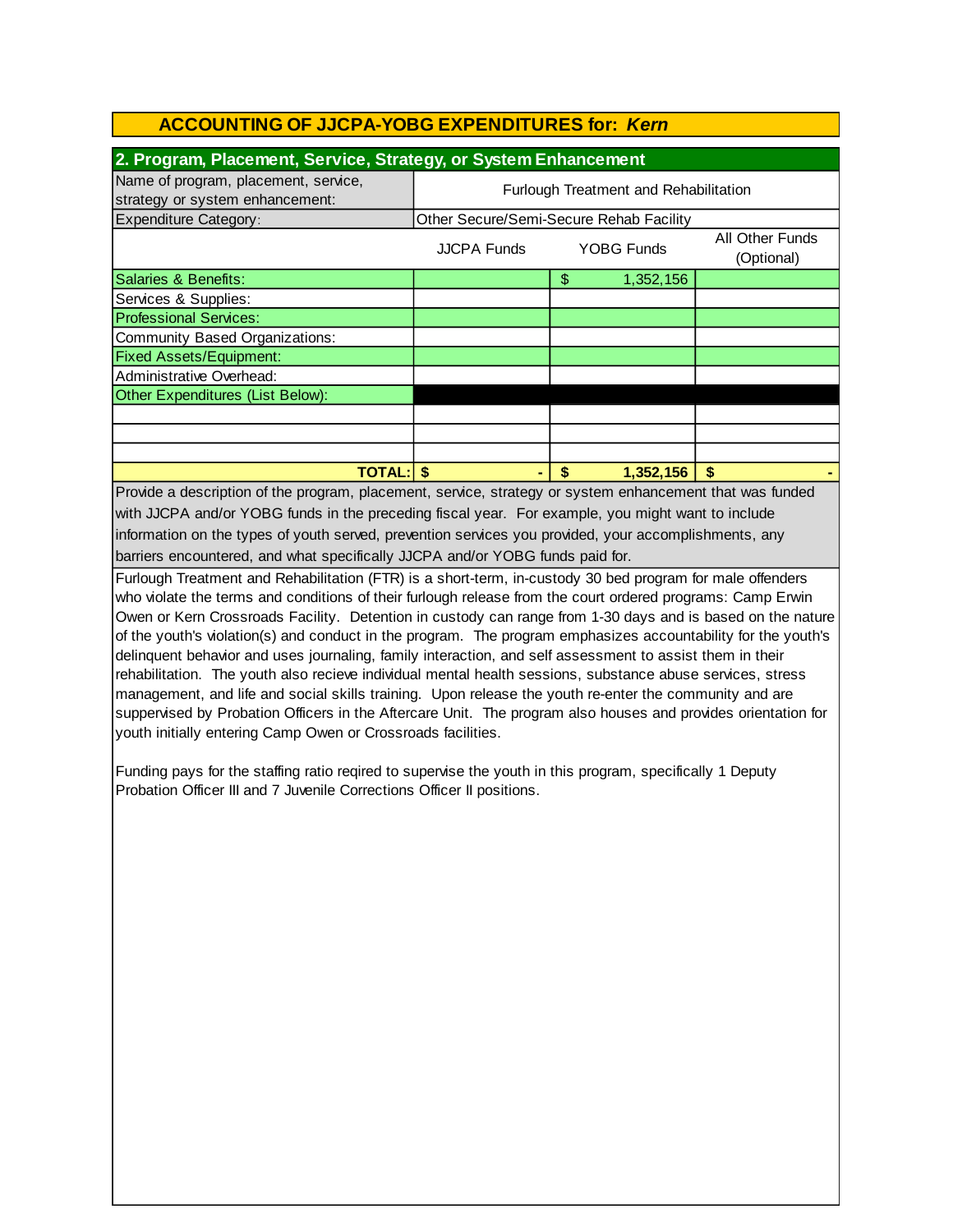| 3. Program, Placement, Service, Strategy, or System Enhancement         |                                           |    |                   |                 |         |
|-------------------------------------------------------------------------|-------------------------------------------|----|-------------------|-----------------|---------|
| Name of program, placement, service,<br>strategy or system enhancement: | <b>Bridges Career Development Academy</b> |    |                   |                 |         |
| <b>Expenditure Category:</b>                                            | Day or Evening Treatment Program          |    |                   |                 |         |
|                                                                         | <b>JJCPA Funds</b>                        |    | <b>YOBG Funds</b> | All Other Funds |         |
| Salaries & Benefits:                                                    |                                           | \$ | 792,207           | \$.             | 166,017 |
| Services & Supplies:                                                    |                                           | \$ | 73,475            |                 |         |
| <b>Professional Services:</b>                                           |                                           | \$ | 243,331           |                 |         |
| Community Based Organizations:                                          |                                           |    |                   |                 |         |
| <b>Fixed Assets/Equipment:</b>                                          |                                           |    |                   |                 |         |
| Administrative Overhead:                                                |                                           |    |                   |                 |         |
| Other Expenditures (List Below):                                        |                                           |    |                   |                 |         |
|                                                                         |                                           |    |                   |                 |         |
|                                                                         |                                           |    |                   |                 |         |
|                                                                         |                                           |    |                   |                 |         |
| <b>TOTAL:</b>                                                           |                                           | \$ | 1,109,013         |                 | 166,017 |

barriers encountered, and what specifically JJCPA and/or YOBG funds paid for. information on the types of youth served, prevention services you provided, your accomplishments, any Provide a description of the program, placement, service, strategy or system enhancement that was funded with JJCPA and/or YOBG funds in the preceding fiscal year. For example, you might want to include

The Bridges Career Development Academy serves youth on probation, primarily between ages 16-19, who have been released from Kern County Probation commitment programs and DJJ, and others who have been assessed as high-risk to reoffend. The Bridges Academy affords youth the opportunity to engage in educational programming, individual and group mental health counseling, job development, enrichment activities, and incentive based participation in extra-cirricular activites. Evidence-based counseling services include Tough Choices, ART, and Living in Balance. Probation and school staff oversee the program's daily activities. Incorporating a balance of accountability, redirection, and positive reinforcement through a school based Positive Behavioral Interventions & Supports (PBIS) model, with the overall goal of reducing recidivism and education the students.

Funds pay for the school site and staffing, including: incentives for students and field trips, 0.5 Probation Supervisor, 1 Deputy Probation Officer III, 3 Deputy Probation Officer II, 1 Juvenile Corrections Officer II, 1 Career Associate, 0.25 School Administrator, 2 mental health professionals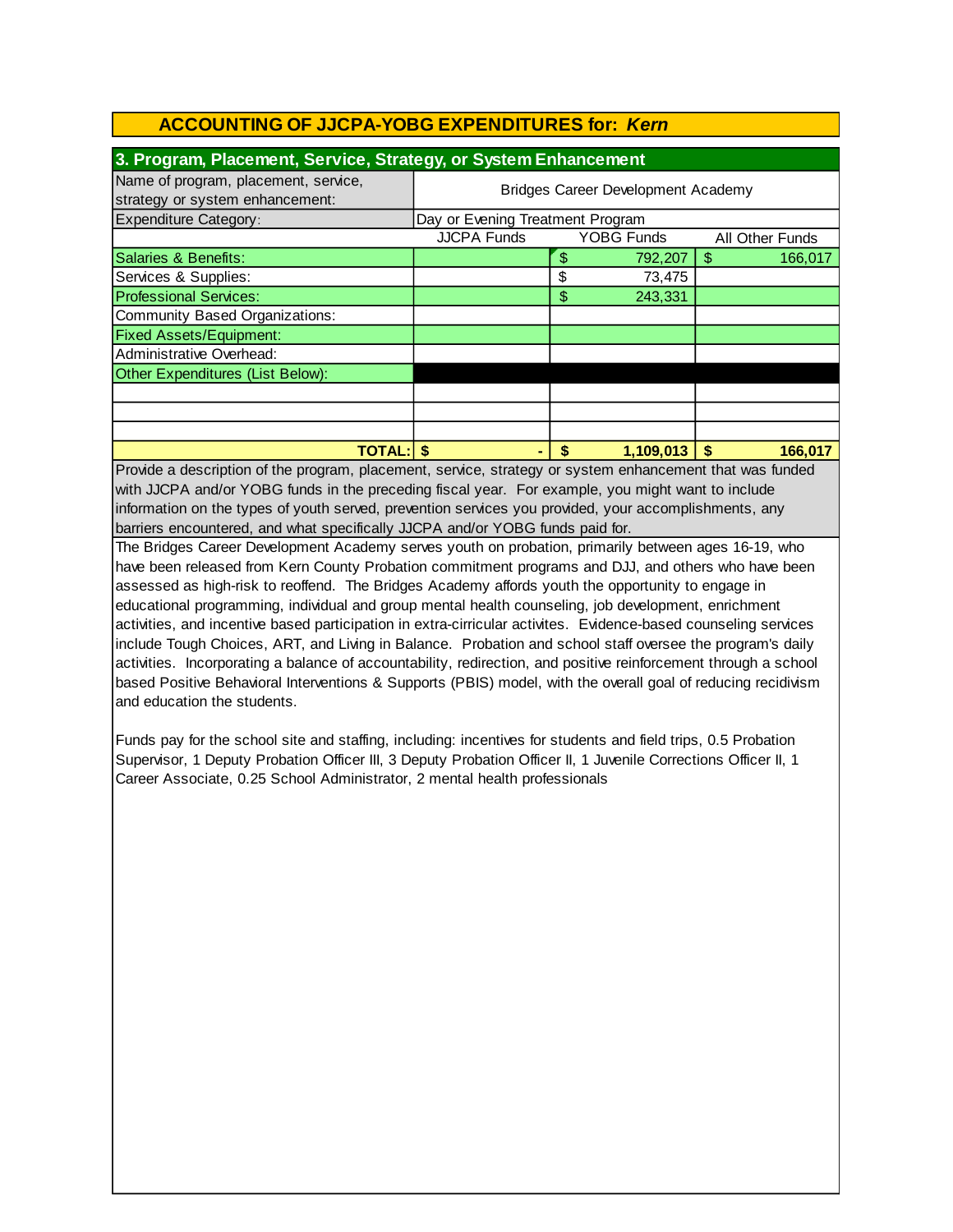| 4. Program, Placement, Service, Strategy, or System Enhancement         |                                |                   |                 |  |  |
|-------------------------------------------------------------------------|--------------------------------|-------------------|-----------------|--|--|
| Name of program, placement, service,<br>strategy or system enhancement: | <b>Mental Health Services</b>  |                   |                 |  |  |
| Expenditure Category:                                                   | <b>Mental Health Screening</b> |                   |                 |  |  |
|                                                                         | <b>JJCPA Funds</b>             | <b>YOBG Funds</b> | All Other Funds |  |  |
| Salaries & Benefits:                                                    |                                |                   |                 |  |  |
| Services & Supplies:                                                    |                                |                   |                 |  |  |
| <b>Professional Services:</b>                                           |                                | \$<br>467,391     |                 |  |  |
| Community Based Organizations:                                          |                                |                   |                 |  |  |
| <b>Fixed Assets/Equipment:</b>                                          |                                |                   |                 |  |  |
| Administrative Overhead:                                                |                                |                   |                 |  |  |
| Other Expenditures (List Below):                                        |                                |                   |                 |  |  |
|                                                                         |                                |                   |                 |  |  |
|                                                                         |                                |                   |                 |  |  |
|                                                                         |                                |                   |                 |  |  |
| <b>TOTAL:</b>                                                           |                                | 467,391<br>S      | S               |  |  |

Provide a description of the program, placement, service, strategy or system enhancement that was funded with JJCPA and/or YOBG funds in the preceding fiscal year. For example, you might want to include information on the types of youth served, prevention services you provided, your accomplishments, any barriers encountered, and what specifically JJCPA and/or YOBG funds paid for.

Mental health counseling services are being provided to minors who have been Court ordered to serve a commitment in one of two separate in-custody commitment programs, Camp Erwin Owen and Pathways Academy. Camp Erwin Owen is a 125 bed forestry camp for male offenders ages 14 to 18. The program length varies from 10 to 24 weeks, depending on behavior and success in the program. Youth receive evidence-based mental health treatment, as well as group and individual therapy, substance abuse education and case management services. Pathways Academy is an all-female commitment program for offenders whose ages range from 14 to 18. The program length varies from 12 to 36 weeks, which is determined at an assessment meeting. Youth receive individual and group evidence-based services targeted to meet their criminogenic needs as identified by the PACT.

Funds pay for staffing at each respective facility: Camp Erwin Owen - 2 Recovery Coordinators, 2 Pre-licensed Therapists; Pathways Academy - 1 Part-Time Mental Health Therapist, 1 Recovery Specialist.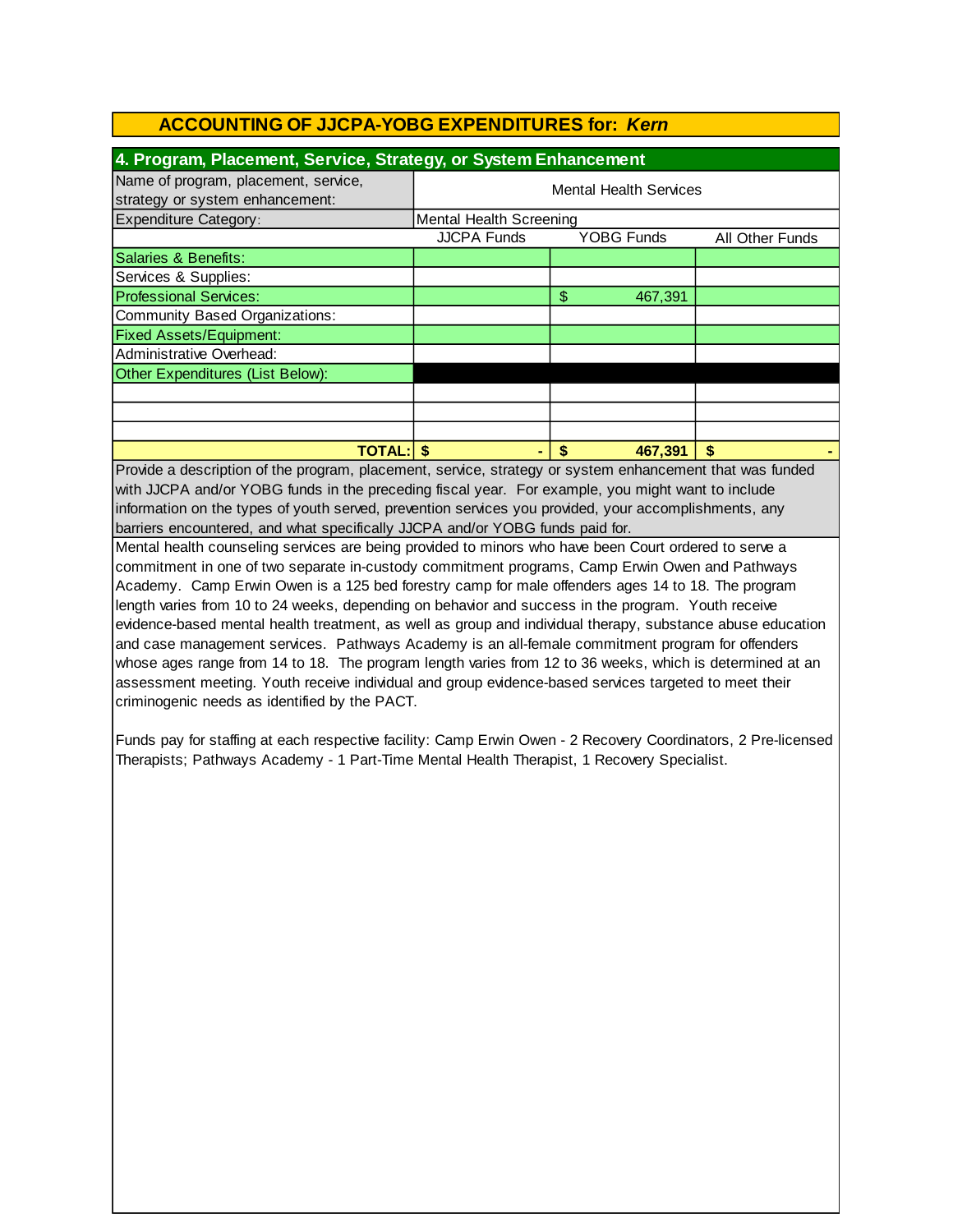| 5. Program, Placement, Service, Strategy, or System Enhancement         |                   |                                       |                   |                 |  |
|-------------------------------------------------------------------------|-------------------|---------------------------------------|-------------------|-----------------|--|
| Name of program, placement, service,<br>strategy or system enhancement: | Aftercare Program |                                       |                   |                 |  |
| <b>Expenditure Category:</b>                                            |                   | <b>Re-Entry or Aftercare Services</b> |                   |                 |  |
|                                                                         |                   | <b>JJCPA Funds</b>                    | <b>YOBG Funds</b> | All Other Funds |  |
| Salaries & Benefits:                                                    | \$                | 1,357,328                             |                   |                 |  |
| Services & Supplies:                                                    | \$                | 82,524                                |                   |                 |  |
| <b>Professional Services:</b>                                           |                   |                                       |                   |                 |  |
| Community Based Organizations:                                          |                   |                                       |                   |                 |  |
| <b>Fixed Assets/Equipment:</b>                                          |                   |                                       |                   |                 |  |
| Administrative Overhead:                                                |                   |                                       |                   |                 |  |
| Other Expenditures (List Below):                                        |                   |                                       |                   |                 |  |
|                                                                         |                   |                                       |                   |                 |  |
|                                                                         |                   |                                       |                   |                 |  |
|                                                                         |                   |                                       |                   |                 |  |
| <b>TOTAL:</b>                                                           | \$.               | $1,439,852$   \$                      |                   | S               |  |

Provide a description of the program, placement, service, strategy or system enhancement that was funded with JJCPA and/or YOBG funds in the preceding fiscal year. For example, you might want to include information on the types of youth served, prevention services you provided, your accomplishments, any barriers encountered, and what specifically JJCPA and/or YOBG funds paid for.

Youth are under commitment to local custodial programs (Pathways Academy, Camp Erwin Owen, and Kern Crossroads Facility) for one year, serving a portion of that time in custody and the remainder of the time on furlough release. These youth are composed primarily of those who, because of their level of delinquent behavior, require intensive supervision. Aftercare caseloads are typically comprised of probationers who may be criminal street gang members or gang affiliated violent offenders, habitual offenders and substance abusers. The primary goal of the Aftercare Program is to increase efforts towards successful transitions from custody to community; geared toward eliminating the offenders' criminal and delinquent behaviors that have been identified through evidence-based assessments.

Other responsibilities include continual monitoring of completion of Court-ordered programs, restitution payments, weekly reporting, school attendance and behavior and monitoring any new law violations. Any violations of the terms and conditions of probation, furlough terms, and new law violations may result in referrals to appropriate resources, furlough detention, the filing of a WIC 777(a) Petition, or referring the matter to the District Attorney. Aftercare Probation Officers are also responsible for monitoring referrals made to community agencies and the documentation of all referrals to community resources, along with progress made, or lack thereof.

The Aftercare Unit consists of 1 Probation Supervisor, 1 Deputy Probation Officer III and 6 Deputy Probation Officer I/II's. They continue to participate in both the Review Board and Pre-Release meetings at all three facilities. These meetings give the Probation Officer an opportunity to have input on the services the youth will receive while in commitment and in designing an appropriate transition case plan for the youth as they re-enter our community. All Aftercare officers have been trained in Effective Practices in Community Supervision (EPICS). EPICS enhances officers' abilities to effectively engage the youth they supervise in developing skills directly tied into their criminogenic needs.